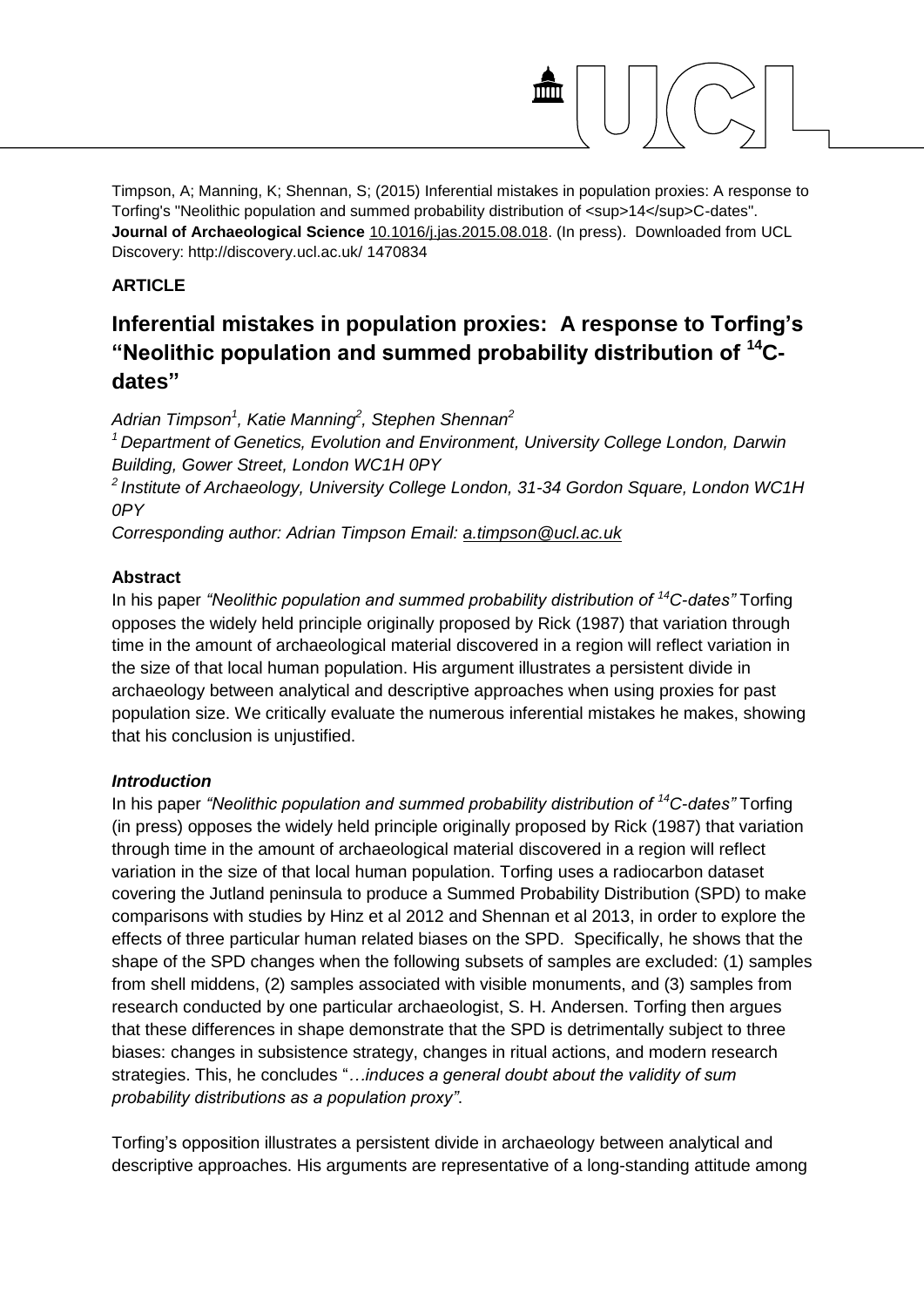many archaeologists that, unless we have complete knowledge of all the factors that might possibly affect the record available to us, which of course we never will, then we cannot say anything at all.

Descriptive approaches have their place, but if archaeology is to be more than mere catalogues of material then we need to go beyond them and address the factors accounting for variation in that material, as Binford (1962) long ago pointed out. There are good reasons to believe that changes in population size and density may be among those factors, and indeed they have often been invoked, but the study of past population size is unquestionably an objective and quantitative issue requiring an analytical approach. SPDs have evolved out of the rudimentary approach of counting the number of sites per archaeologically-defined period and have, in recent years, become an increasingly widespread method in archaeology and more broadly in Quaternary science (Gamble et al. 2005; Johnstone et al. 2006; Buchanan et al. 2008; Collard et al. 2010; Johnson and Brook 2011; Manning & Timpson 2014). Many early studies presented the SPD as the final product, as does Torfing, but in doing so he ignores the key contribution made in Shennan *et al*. (2013), which was the application of the scientific method of *explicitly testing a null hypothesis –* in our case that European populations exhibited a steady (exponential) growth from the Mesolithic onwards – rejecting the null only if the SPD curve significantly differs from expectation. This study showed that the shape of an SPD is merely descriptive unless it is rigorously tested in light of potential biases and uncertainties, such as the calibration process, ascertainment bias and sample size.

Ultimately, Torfing's failure to apply this scientific approach is the cause of his erroneous conclusion. His subjective criticisms, lacking in any formal hypothesis testing, only serve to stagnate the discipline. It is essential to critically evaluate and address the conservative limits of Rick's basic assumptions when using SPDs, but this needs to be done within a scientific framework if we hope to move current methods forward. Building on other constructive contributions to the method (e.g. Peros et al. 2010; Johnson and Brook 2011; Williams 2012), the objective of Shennan *et al*. (2013) and Timpson et *al*. (2014) was to do precisely that by specifically addressing recent criticisms such as taphonomic bias (Surovell *et al*. 2009); spurious calibration effects (Chiverrell *et al*. 2011; Bleicher 2013) and temporal resolution (Contreras and Meadows 2014).

Rather than construct a lengthy comprehensive rebuttal of every issue, the following deals with a few of the more general inferential mistakes that Torfing has made that we consider relevant to the broader field.

## **Inferential mistakes**

## *Missing the whole point of a proxy*

The presence of biases in radiocarbon sampling is undeniable. Rick himself identified many sources of error that contribute both noise and other undesirable non-random signals that prevent a perfect correlation with the human population level. This issue is unique to neither radiocarbon samples, nor SPDs, but is fundamental to the nature of any proxy. A proxy is used when the quantity we are interested in cannot be measured directly. As such, all proxies will contain information from other processes, resulting in a less than perfect correlation with the quantity of interest. Therefore it is unhelpful for Torfing to categorise a proxy as either valid or invalid, since all proxies contain *some* information about the quantity of interest. Consider for example, that ice cream sales correlate rather nicely with the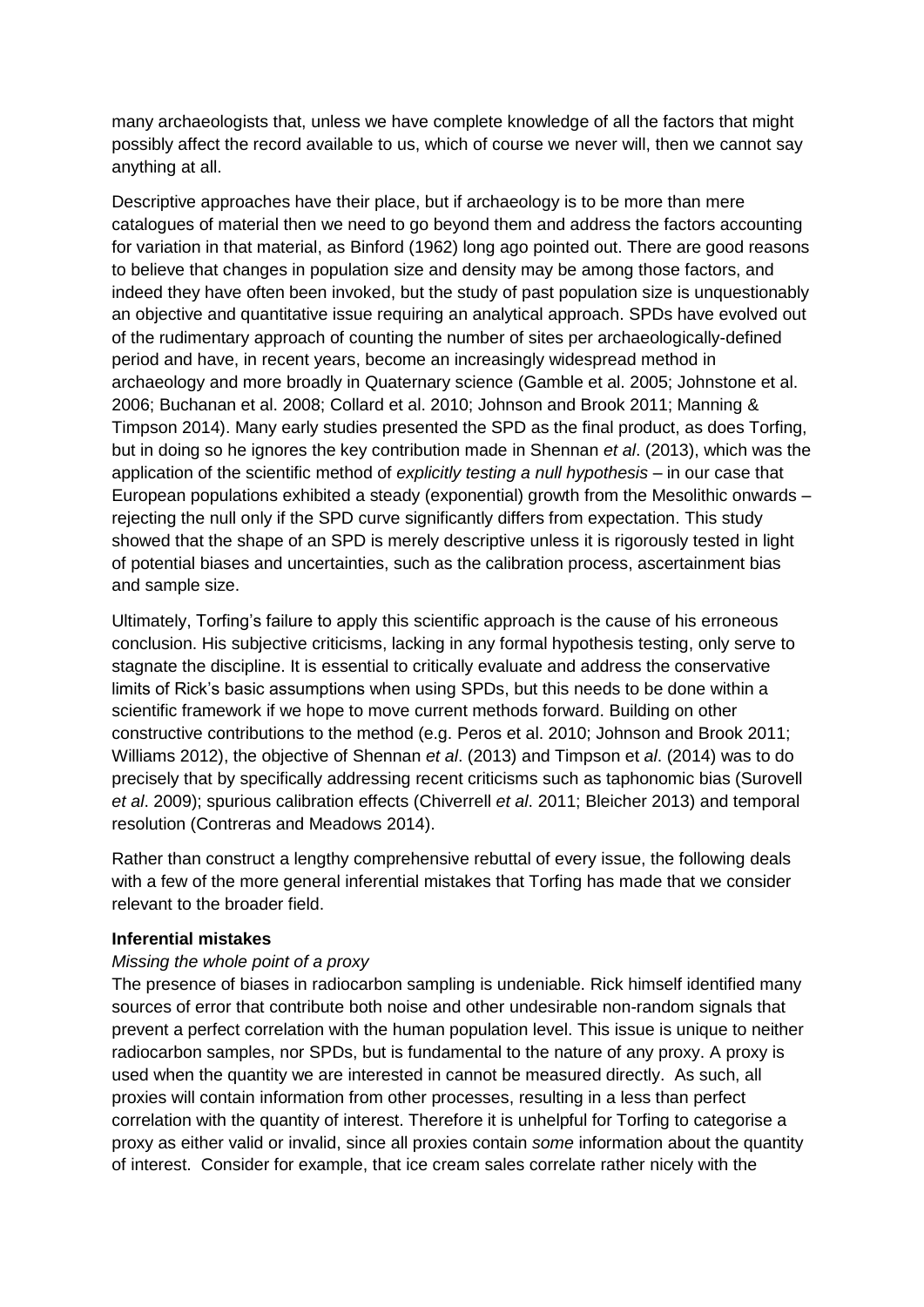murder rate. It turns out this is because both are affected by temperature, along with the shark-attack rate and sandal-wearing. So are ice cream sales a proxy for the murder rate? If the correlation is strong then this may indeed provide an excellent proxy, even in this peculiar example where neither is the direct cause of the other.

A careful evaluation of a particular bias can enable us to incorporate other relevant data into a statistical model to improve how well it correlates with the quantity of interest. Even if a model cannot be improved, the error can be estimated, to provide a confidence range. Further work in this direction would make a valuable contribution to the archaeological toolkit when evaluating past population proxies. Unfortunately, Torfing does not take this progressive path. On the contrary he repeatedly dismisses this as *"…a hopeless endeavour*", since *"…no dataset will be large enough to overcome this, as the bias is naturally built into the data."* and *"…we cannot with any accuracy determine how to compensate for this systematic bias"*.

#### *Of course the subsets look different, but this doesn't demonstrate a bias*

By dividing the dataset into smaller subsets, Torfing substantially reduces the sample size (from 463 dates to 162 dates in dataset 1, and 127 to 56 dates in dataset 2). The effect is a massive increase in sampling error, which will change the shape of the SPD. This is important since we should expect similar changes even if no biases exist at all, and even if the subsets are randomly sampled from the true underlying distribution. Therefore Torfing's inference that the change in shape is a demonstration of a bias is completely unjustified. Of course we are not arguing that biases do not exist – on the contrary, we are advocating methodological improvements to deal with them. But clearly Torfing has failed to untangle the effects of biases from the inevitable and substantial differences expected merely from sampling. He has made no attempt to quantify the differences in shapes, let alone test if these differences are statistically significant. One reader might subjectively interpret these differences as substantial, whilst another might consider them small enough (given the decrease in sample size) to be meaningless. It is unacceptable that Torfing fails to test for sampling effects given that statistically rigorous methods which account for precisely this problem are used in the very papers that he is criticising.(Shennan *et al.* 2013, Timpson *et al*. 2014).

## *No sample is a perfect representation of the population, but larger samples from a broader inclusion strategy are fairer.*

In section 3.3 Torfing argues that one particular researcher S.H Andersen had certain research biases, and therefore removes radiocarbon dates obtained by this researcher. This is a fundamentally flawed approach for several reasons.

Biases are ubiquitous at the scale of individual researchers. Torfing's approach of excluding data from a researcher with a specific research interest has the hugely detrimental effect of reducing the sample size. Indeed, following this approach would logically result in the exclusion of data from every researcher until nothing remains. When we suspect a bias in some data (or that they are otherwise unreliable/erroneous) it is tempting to assume that their exclusion must improve the overall quality, and therefore the reliability of the inferences drawn. Surprisingly this is rarely the case for archaeological data. There are three reasons for this. Firstly, archaeological data are often frustratingly sparse, and this causes a large sampling error that can easily dwarf the effects of particular biases. Secondly, all data are subject to many different biases. By using the broadest possible inclusion criteria from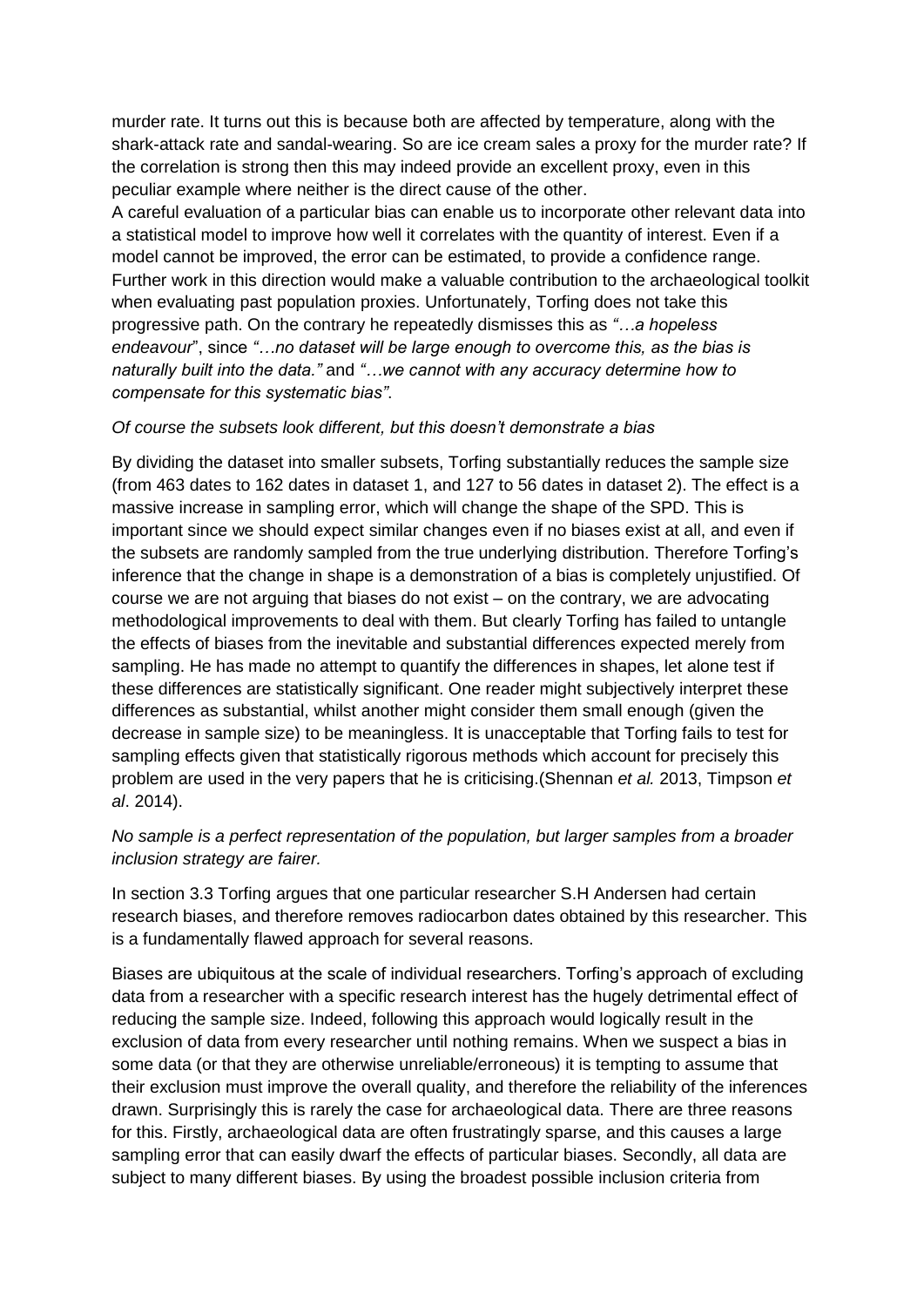multiple sources, the Law of Large Numbers predicts that the combination of many different biases will approach a random error. Thirdly, dirty data will have the effect of hiding (adding noise to) any true underlying pattern. This will certainly make it harder to detect what is really going on, but this has the desirable effect of making the null hypothesis harder to reject, thus making the statistical test conservative.

Moreover, the effects of individual researcher bias have obvious limits. Even with the most constrained and specific research interests, no researcher can know the date of a sample before he/she sends it to the laboratory. After the sample has been processed, however, it will contribute to the radiocarbon record even if it dates from a period of no interest to the researcher. The radiocarbon record therefore has a natural tendency to mitigate the effect of individual research interests.

## *Obtaining a different SPD by removing a subset does not undermine the SPD as a population proxy.*

Torfing suggests that the monumentality of some Neolithic structures makes them an invalid proxy for human activity, and that instead only settlement data should be used. But, are we therefore supposed to assume no relationship between the number of tombs and the number of communities that built them and buried their dead there? If the record only consisted of burials would Torfing conclude that it was devoid of settlement? One of Rick's basic assumptions was that the amount of human activity in a given region acts as a useful proxy for the number of people undertaking those activities. Therefore, by excluding the remains of certain activities from the landscape (especially those that represent an investment of labour and human resources) only serves to bias the representation of human activity. Thus, to take a relevant example, the pattern produced by looking only at the settlement data, as opposed to all the evidence for human activity, does not correspond to the pollen evidence for  $4<sup>th</sup>$  millennium BCE human impact from the adjacent area of Schleswig-Holstein, which has a similar sequence to Jutland (Hinz et al. 2012, Feeser et al. 2012), nor more generally to the pollen evidence for northern Europe as a whole (Nielsen et al 2012). In fact, in Schleswig-Holstein Feeser and Furholt (2014) show that for the TRB period the relationship between economic activity evidenced in pollen diagrams and ritual activity indicated by megalithic tomb construction has an  $R^2$  value of 0.8, demonstrating that they are extremely highly correlated and that tombs can be taken as an excellent indicator of settlement activity.

Even if Torfing had gone to the trouble of statistically testing his SPDs and found significant differences, would this support his conclusion that the overall SPD does not correlate with the population? We argue that this inference is completely unjustified. A simple thought experiment demonstrates the problem. Let us assume a hypothetical SPD for a particular region that shows a constant level through time, with the exception of one large peak across a 300 year period which is caused entirely by a subset of samples that are associated with visible monuments (i.e. repeating Torfing's approach of removing the monument samples produces a flat SPD). Certainly we can infer that the monuments were likely only built during this 300 year period, but can we also infer that the human population was constant through time and the radiocarbon record was over-represented by this subset? Perhaps the population did increase during the 300 year period, precisely in proportion to the increased evidence from the monuments. Alternatively the monument samples might under-represent the human population and in fact there was a much greater increase in population than the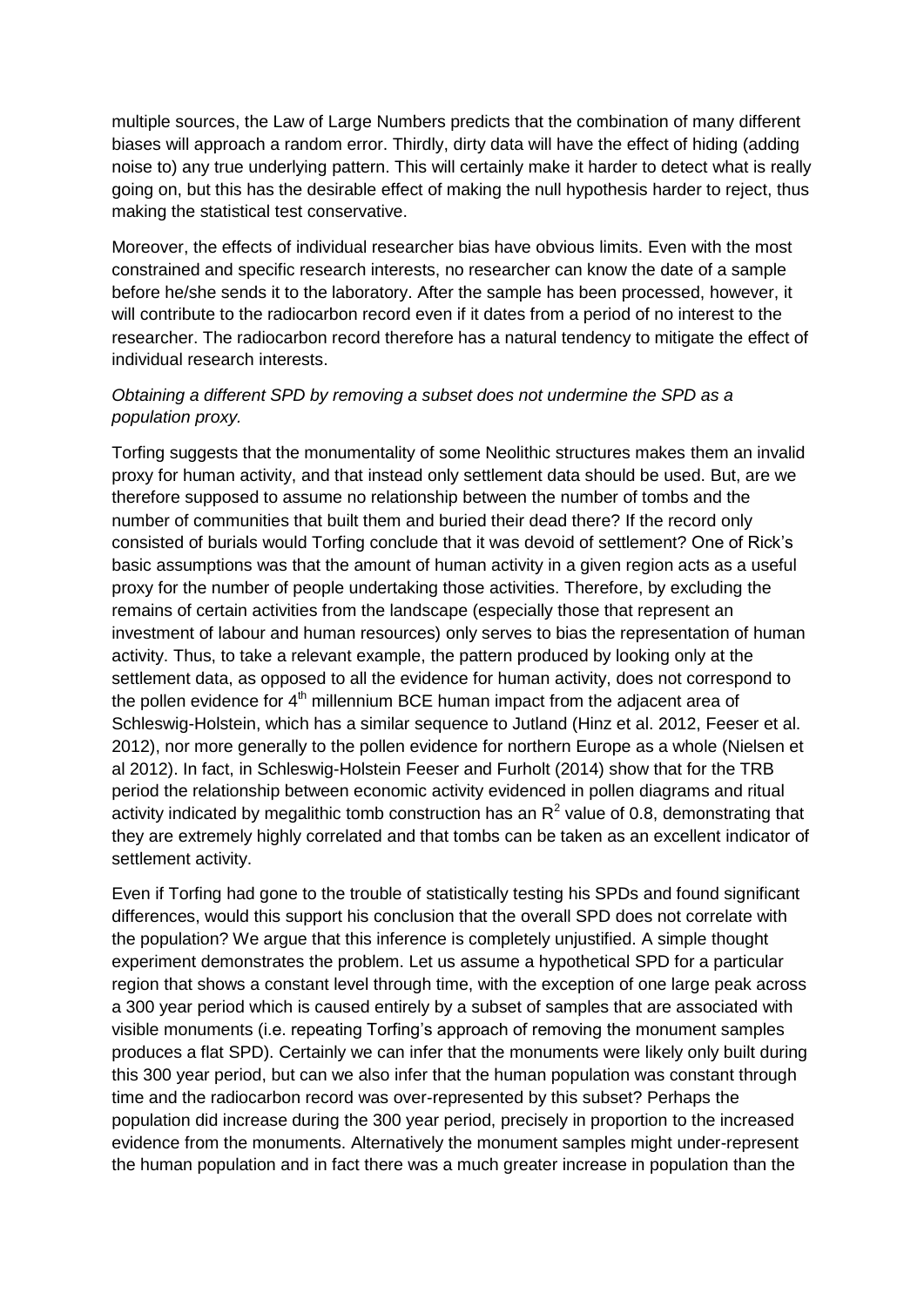SPD suggests. Or perhaps it over represents the population. This problem applies to the exclusion of any individual category of samples or material type that has not been constant through time. For example, future archaeologists may notice the sequential rise and fall of record players, audio cassette, CDs and iPods through time, and SPDs constructed for each separately would significantly differ from each other. However the individual SPDs would only describe the popularity of those objects, and tell us little about the actual population size. In contrast we can expect a combined SPD of all objects to act as a better proxy for population size through time as it accumulates more information about human activity. This illustrates why the broadest inclusion criteria of all samples with an anthropogenic association is the most informative strategy.

#### **Summary**

The use of SPD analysis has become increasingly widespread and sophisticated, as more researchers contribute intelligent methodological advancements. In contrast, Torfing's claims entirely lack statistical support and are riddled with inferential mistakes. He provides descriptive arguments for the presence of three specific biases in order to raise doubts that SPDs are a valid population proxy, but makes no efforts to either quantify these biases, or hypothesis test his claim. As such Torfing misses the whole point of the scientific method. Science does not progress through the accumulation of doubts until we grind to a halt in a bog of ignorance. Instead it stacks the cards in favour of the best existing hypothesis, then conservatively tests new ideas using the most critical tools available. Occasionally the *status quo* can be rejected, and this represents a tentative new step towards a better place. We don't share Torfing's nihilistic view that all progress in this area is doomed, and find no justification for his conclusion that SPDs are an invalid population proxy. Nevertheless we recognise that (as is the case with any proxy for a quantity that cannot be measured directly) it is important to continue in our critical evaluation of *how well* SPDs correlate with true past population, and how detrimental signals from biases or other spurious sources can be better managed.

#### **Acknowledgements**

We are grateful to Mike O'Brien for his helpful comments and suggestions, and to the European Research Council for Advanced Grant #249390, 'Cultural Evolution of Neolithic Europe' that has supported this work.

## **References**

Binford, L.R. 1962. Archaeology as anthropology. *American Antiquity* 28, 217-225.

- Bleicher, N. 2013. Summed radiocarbon probability density functions cannot prove solar forcing of Central European lake-level changes. Holocene 23(5): 755-765.
- Buchanan, B., Collard, M. & Edinborough, K. 2008. Palaeo-Indian Demography and the Extraterrestrial Impact Hypothesis. *Proceedings of the National Academy of Sciences* 105: 11651–11654.
- Chiverrell, R.C., Thorndycraft, V.R. & Hoffmann, T.O. 2011. Journal of Quaternary Science 26(1): 76-85.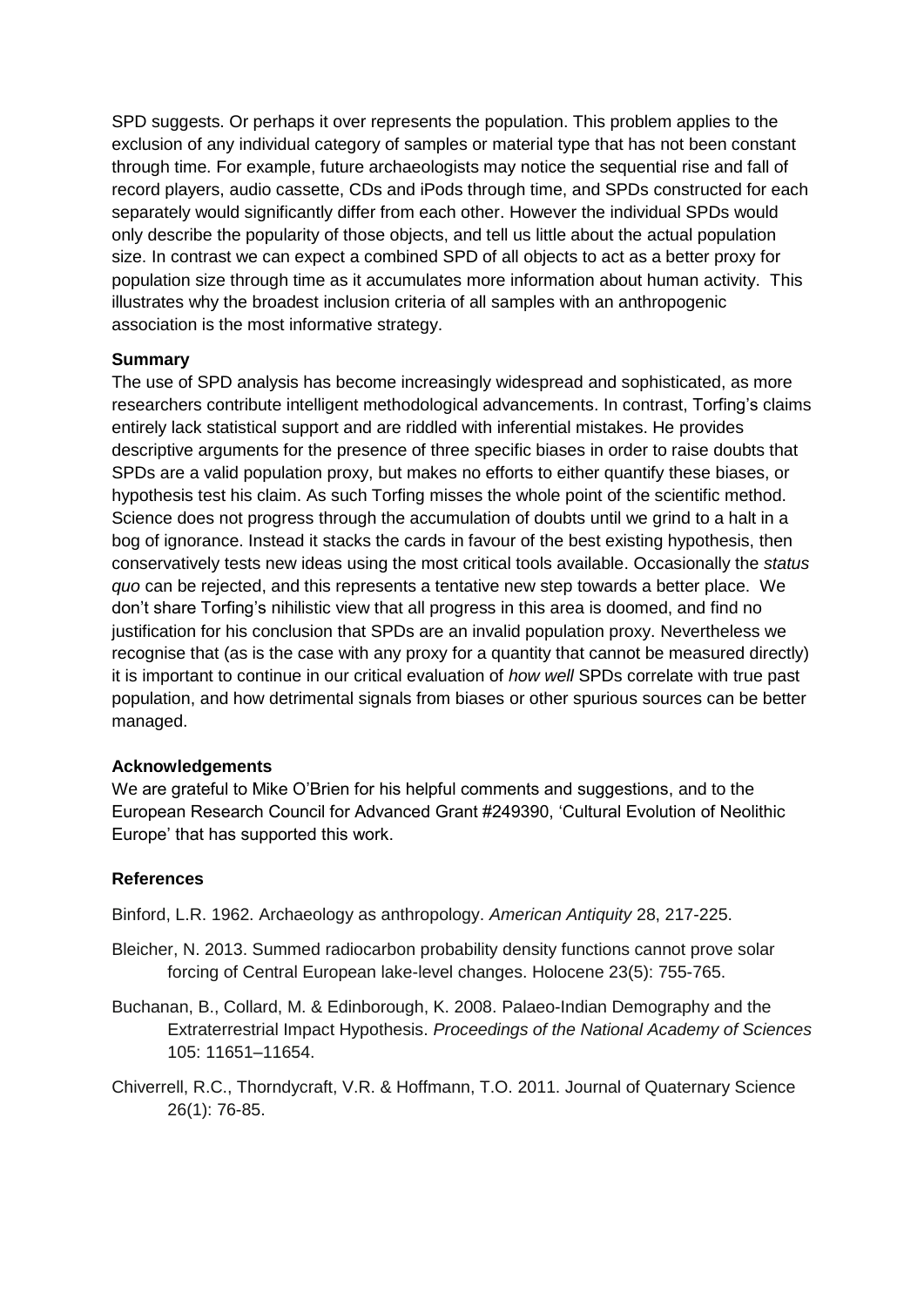- Collard, M. Edinborough, K., Shennan, S. & Thomas, M.G. 2010. Radiocarbon evidence indicates that migrants introduced farming to Britain *Journal of Archaeological Science* 37 (4): 866–870.
- Contreras, D.A & Meadows, J. 2014. Summed radiocarbon calibrations as a population proxy: a critical evaluation using a realistic simulation approach. *Journal of Archaeological Science* 52: 591-608. doi:10.1016/j.jas.2014.05.030
- Feeser, I., Dörfler, W., Averdieck, F-R. & Wiethold, J. 2012. New insight into regional and local land-use and vegetation patterns in eastern Schleswig-Holstein during the Neolithic. In: J. Müller (ed.): *Frühe Monumentalität und soziale Differenzierung*, band 2: 159-190. Bonn: Habelt.
- Feeser, I., & M. Furholt 2014. Ritual and economic activity during the Neolithic in Schleswig-Holstein, northern Germany: an approach to combine archaeological and palynological evidence. Journal of Archaeological Science [51:](http://www.sciencedirect.com/science/journal/03054403/51/supp/C) 126–134. [doi:10.1016/j.jas.2013.01.021](http://dx.doi.org/10.1016/j.jas.2013.01.021)
- Gamble, C., Davies, W., Pettitt, P., Hazelwood, M. & Richards, M. 2005. The archaeological and genetic foundations of the European population during the late glacial implications for 'agricultural thinking'. *Cambridge Archaeological Journal* 15: 193-223.
- Hinz, M., Feeser, I., Sjögren, K. G., & Müller, J. 2012. Demography and the intensity of cultural activities: an evaluation of Funnel Beaker Societies (4200–2800 cal BC). *Journal of Archaeological Science* 39, 3331-3340.
- Johnson, C.N & Brook, B.W. 2011. Reconstructing the dynamics of ancient human populations from radiocarbon dates: 10 000 years of population growth in Australia. *Proceedings of the National Academy of Sciences* 278: 3748-3754; DOI: 10.1098/rspb.2011.0343
- Johnstone, E, Macklin, M.G. & Lewin, J. 2006. The development and application of a database of radiocarbon-dated Holocene fluvial deposits in Great Britain. *Catena* 66: 14–23.
- Manning, K. & Timpson, A. 2014. The demographic response to Holocene climate change in the Sahara. Quaternary Science reviews 101: 28-35. doi:10.1016/j.quascirev.2014.07.003
- Nielsen, A.B., T. Giesecke, M. Theuerkauf, I. Feeser, K.-E. Behre, H.-J. Beug, S.-H. Chen, J. Christiansen, W. Dörfler, E. Endtmann, S. Jahns, P. de Klerk, N. Kühl, M. Latalowa, B.V. Odgaard, P. Rasmussenm, J.R. Stockholm, R. Voigt, J. Wiethold, S. Wolters 2012. Quantitative reconstructions of changes in regional openness in north-central Europe reveal new insights into old questions. *Quaternary Science Reviews* 47, 131- 149.
- Peros, M. C., Munoz, S. E., Gajewski, K., & Viau, A. E. 2010. Prehistoric demography of North America inferred from radiocarbon data. Journal of Archaeological Science, 37, 656–664.
- Rick, J. W. 1987. Dates as data: an examination of the Peruvian pre-ceramic radiocarbon record. *American Antiquity*, 52, 55–73.